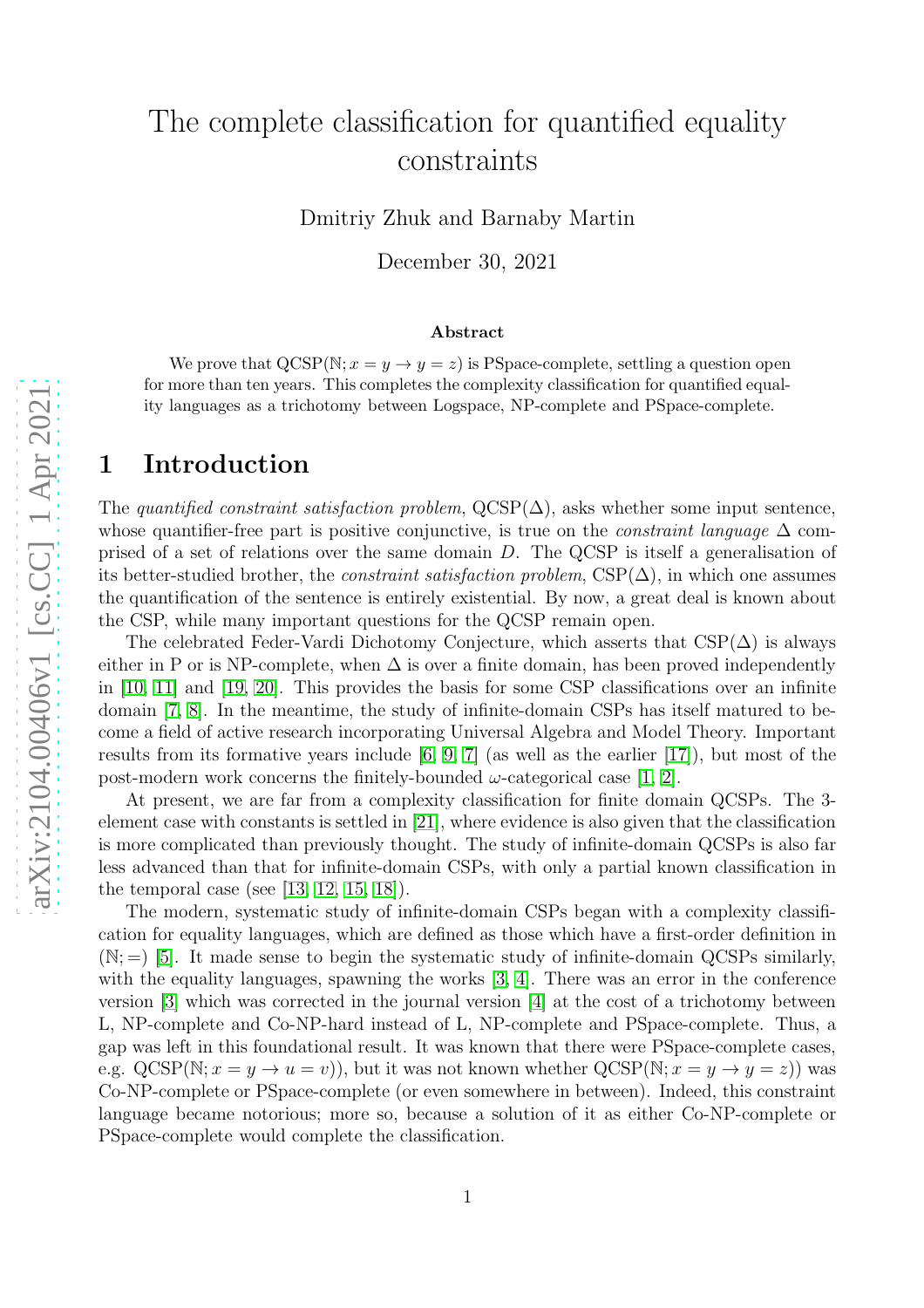In an invited talk at the Arbeitstagung Allgemeine Algebra (Workshop on General Algebra – AAA98) in July 2019 in Dresden, Hubie Chen posed the complexity of  $QCSP(N; x = y \rightarrow$  $y = z$ ) as one of three open problems in the area of the complexity of constraints that apparently needed new insights to resolve [\[14\]](#page-6-12). In this paper we settle the complexity of  $QCSP(N; x = y \rightarrow y = z)$  as PSpace-complete.

### 1.1 The classification

Equality constraint languages admit quantifier elimination<sup>[1](#page-1-0)</sup> so let us assume  $\Gamma$  is a finite set of relations over an infinite countable set (e.g. N) where each relation is defined by some Boolean combination of atoms of the form  $x = y$ . Let us additionally assume this Boolean combination is in conjunctive normal form (CNF). A relation is negative if it has a CNF definition in which all of the clauses are either equalities, or are disjunctions of negative literals (i.e. of the form  $x \neq y$ ). A relation is *positive* if it has a CNF definition in which all of the literals are positive (i.e. of the form  $x = y$ ). Γ is *negative* (respectively, *positive*) if all of its relations are negative (respectively, positive). Let I be the relation  $x = y \rightarrow y = z$ .

Corollary 1. Let  $\Gamma$  be an equality constraint language. Either

- Γ is negative, and  $QCSP(\Gamma)$  is in Logspace, or else
- Γ is positive, and  $QCSP(\Gamma)$  is NP-complete, or else
- QCSP(Γ) is PSpace-complete.

*Proof.* We follow the argument as laid out in Theorem 5.5 of [\[4\]](#page-5-5). If  $\Gamma$  is negative then  $QCSP(\Gamma)$ is in Logspace by Theorem 6.1 of [\[4\]](#page-5-5). If  $\Gamma$  is positive but not negative then  $QCSP(\Gamma)$  is NPcomplete by Theorem 7.1 of  $[4]$ . Otherwise, by Theorem 8.1 of  $[4]$ , I is definable as a quantified positive conjunction within  $\Gamma$ , and the result follows from our Corollary [5.](#page-5-6)  $\Box$ 

Let us give examples of each of the three complexity classes in this classification. A nontrivial negative language might be  $(x \neq y \lor u \neq v) \land v = w$ . A positive language that is not negative might be  $x = y \vee u = v$ . Finally, the canonical example for the third class is, of course, I!

### 2 Preliminaries

We identify a constraint language  $\Gamma$  with a set of relations over a fixed finite domain D. We may also think of this as a first-order relational structure.

We always may assume that an instance of  $QCSP(\Gamma)$  is of the prenex form

$$
\forall x_1 \exists y_1 \forall x_2 \exists y_2 \dots \forall x_n \exists y_n \Phi,
$$

since if it is not it may readily be brought into such a form in polynomial time. Then a solution is a sequence of (Skolem) functions  $f_1, \ldots, f_n$  such that

$$
(x_1, f(x_1), x_2, f_2(x_1, x_2), \ldots, x_n, f_n(x_1, \ldots, x_n))
$$

is a solution of  $\Phi$  for all  $x_1, \ldots, x_n$  (i.e.  $y_i = f_i(x_1, \ldots, x_i)$ ). This belies a (Hintikka) game semantics for the truth of a QCSP instance in which a player called Universal (male) plays the

<span id="page-1-0"></span><sup>&</sup>lt;sup>1</sup>Indeed, equality sits within all models, so must be dealt with in any discussion of quantifier elimination. For more details on this, we refer the reader to Section 2.7 in [\[16\]](#page-6-13).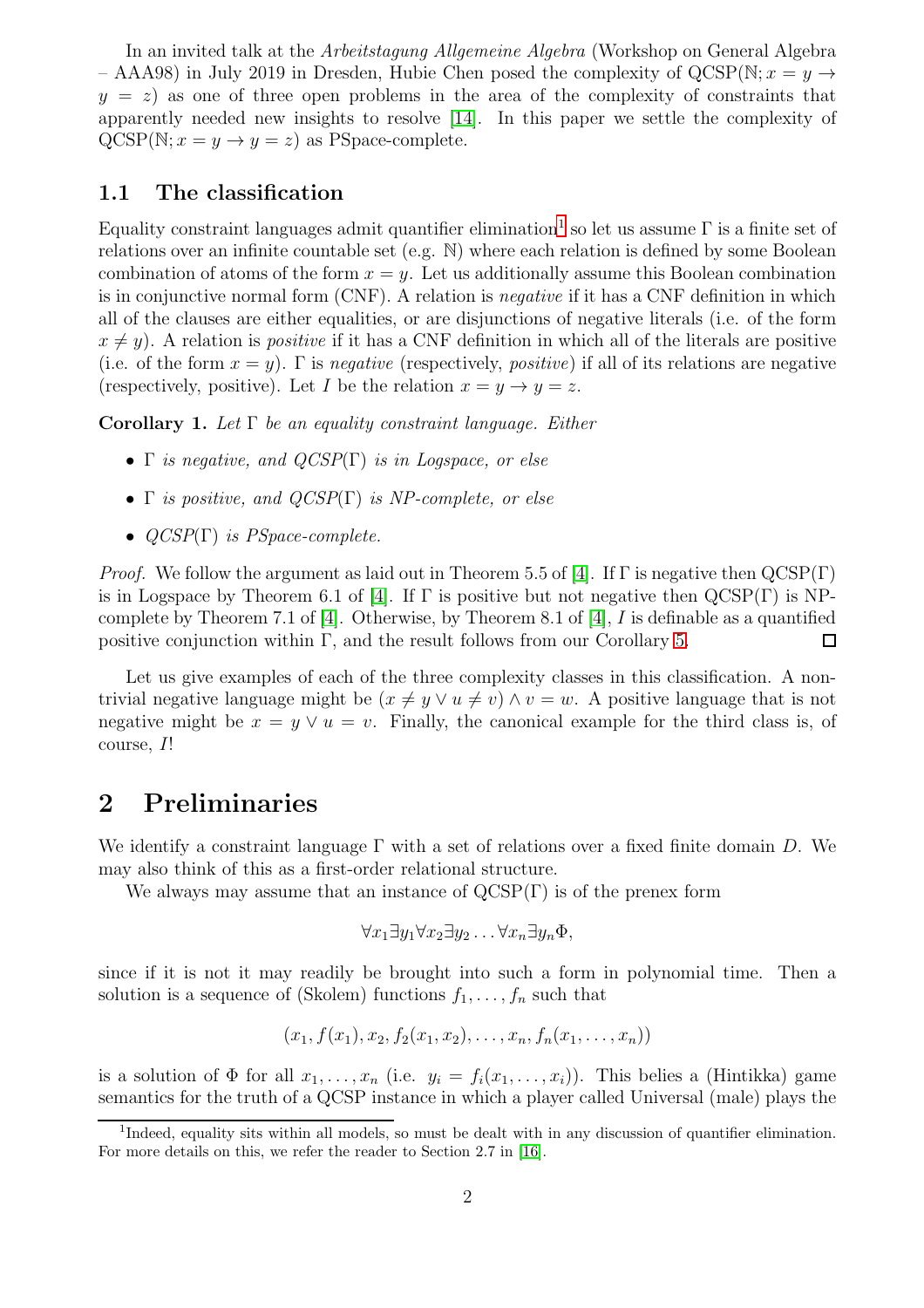universal variables and a player called Existential (female) plays the existential variables, one after another, from the outside in. The Skolem functions above give a strategy for Existential. In our proofs we may occasionally revert to a game-theoretical parlance.

A formula in conjunctive normal form with 3-literals per clause is called a 3-CNF. We indicate negation of a propositional variable  $z_i$  with the overline notation  $\overline{z}_i$ .

### 3 Main result

We will define formulas (constraints) over I by diagrams. An edge labeled with  $z$  from a vertex x to a vertex y means the constraint  $I(x, y, z)$ . Sometimes we do not label a vertex. This means that the corresponding variable is existentially quantified after all other variables are quantified (innermost). For instance, in Figure [1](#page-2-0) there is one unlabeled vertex. If we call it u then Figure [1](#page-2-0) can be interpreted as the formula

$$
\exists u (I(x, y, u) \land I(x, z, u) \land I(t, z, u)).
$$

<span id="page-2-1"></span>

<span id="page-2-0"></span>Figure 1: An example of a graph defining constraints.

We define a reduction from the problem *Quantified 3-Satisfiability*. Suppose we have a formula Φ, whose quantifier-free part is a propositional formula in 3-CNF, that is a formula of the form

$$
\exists x_1 \forall y_1 \exists x_2 \forall y_2 \dots \exists x_n \forall y_n ((x_2 \lor \overline{y}_1 \lor y_3) \land (\overline{x}_1 \lor \overline{x}_2 \lor x_5) \land \dots)
$$
\n(1)

We define a formula  $\Psi$  by

 $\forall t \forall f \; \; \exists x_1^0 \forall x_1^1 \; \; \forall y_1^0 \forall y_1^1 \; \; \exists x_2^0 \forall x_2^1 \; \; \forall y_2^0 \forall y_2^1 \; \ldots \exists x_n^0 \forall x_n^1 \; \; \forall y_n^0 \forall y_n^1 \; \; \exists z \; \; \exists \ldots \exists (\mathcal{C}_0 \wedge \mathcal{C}_1 \wedge \cdots \wedge \mathcal{C}_n \wedge \mathcal{F}),$ 

where

- $\mathcal{C}_0$  is defined in Figure [2.](#page-3-0)
- $\mathcal{C}_1, \ldots, \mathcal{C}_n$  are defined in Figure [3;](#page-3-1) for the extreme cases  $\mathcal{C}_{n-1}$  and  $\mathcal{C}_n$  to be clear, they are also shown in Figures [4](#page-4-0) and [5.](#page-4-1)
- F encodes the 3-CNF and is defined as follows. Associated with each clause  $(\ell_1 \vee \ell_2 \vee \ell_3)$ is a path of length 3 from t to z with edge labels, in sequence,  $\lambda(\ell_1), \lambda(\ell_2), \lambda(\ell_3)$ , where  $\lambda(\ell) = u^0$ , iff  $\ell$  is a positive variable u, and  $\lambda(\ell) = u^1$ , iff  $\ell$  is a negative variable  $\overline{u}$ . In Figure [6](#page-4-2) we show  $\mathcal F$  for the formula [\(1\)](#page-2-1).
- $\exists$ ...  $\exists$  means that all the remaining variables are existentially quantified.

Below we explain how to interpret different values of the variables:

1. variables t and f encode the value true and the value false;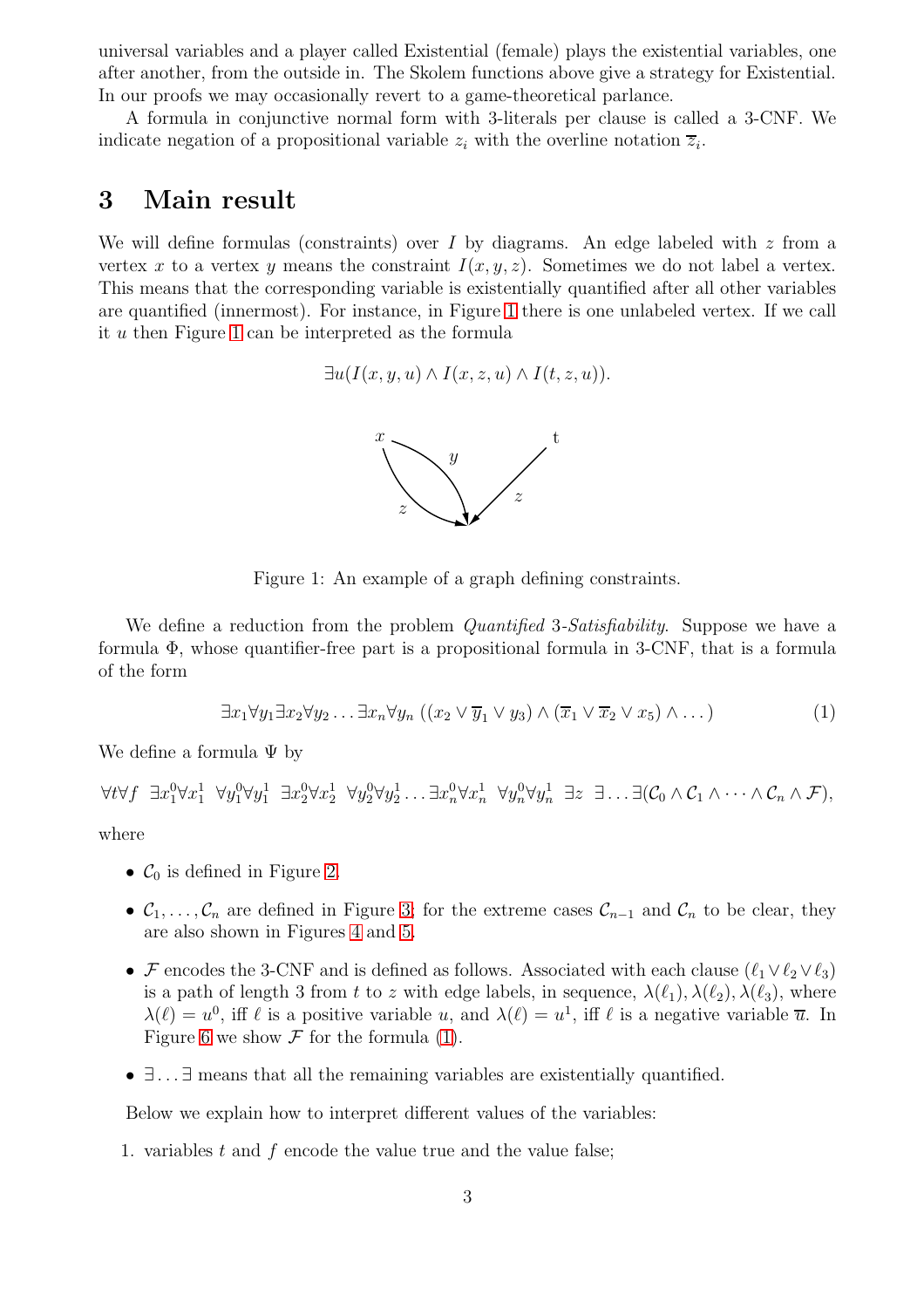- 2. variables  $x_i^0$  and  $x_i^1$  encode the variable  $x_i$ ;  $x_i^0 = t$  means that  $x_i = 0$ ,  $x_i^1 = t$  means that  $x_i = 1;$
- 3. variables  $y_i^0$  and  $y_i^1$  encode the variable  $y_i$ ;  $y_i^0 = t$  means that  $y_i = 0$ ,  $y_i^1 = t$  means that  $y_i = 1$ .



<span id="page-3-0"></span>Figure 2: Set of constraints  $C_0$ .



<span id="page-3-1"></span>Figure 3: Set of constraints  $\mathcal{C}_i$ .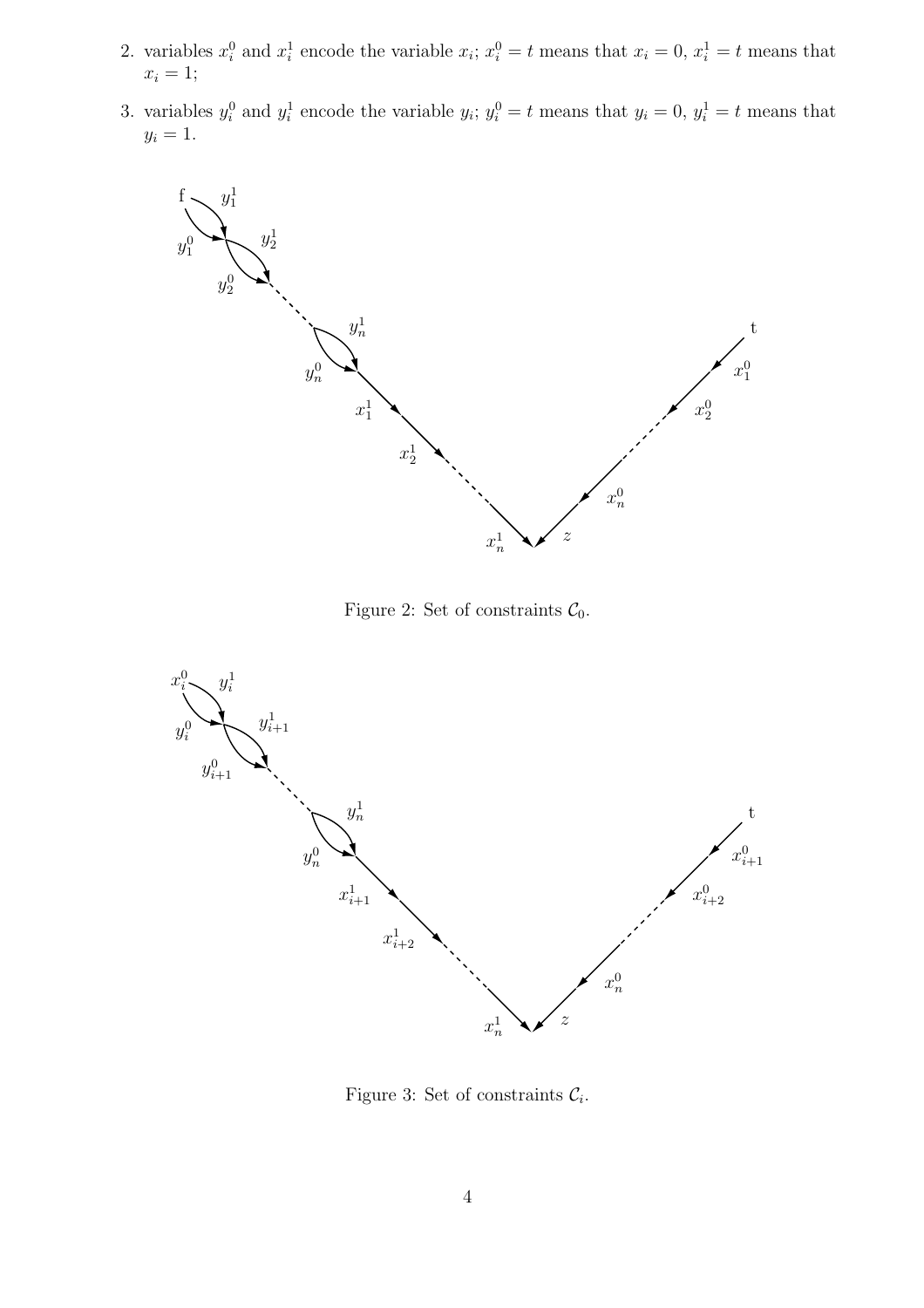

Figure 4: Set of constraints  $\mathcal{C}_{n-1}$ .

<span id="page-4-0"></span>

<span id="page-4-1"></span>Figure 5: Set of constraints  $\mathcal{C}_n$ .



<span id="page-4-2"></span>Figure 6: Set of constraints  $\mathcal{F}$ .

**Theorem 2.** Formulas  $\Phi$  and  $\Psi$  are equivalent.

#### Lemma 3.  $\Phi \to \Psi$ .

*Proof.* In the following, we make no assumption that  $t \neq f$ , though the more interesting cases arise when this is true. Suppose we have a strategy for the existential player (EP) in  $\Phi$ . Let us define a strategy for the existential player (EP) in  $\Psi$ . First, we want at most one of the two values  $x_i^0$  and  $x_i^1$  to be equal to t, and at most one of  $y_i^0$  and  $y_i^1$  to be equal to t. Assume that the above rule was violated for the first time by the universal player (UP) in  $\Psi$  when he plays  $y_i^0 = t$  and  $y_i^1 = t$ , or when he plays  $x_i^1 = t$  after  $x_i^0 = t$ . In both cases the winning strategy for the EP is to choose  $x_{i+1}^0 = \cdots = x_n^0 = z = t$ . Thus, we may assume that the above rule always holds.

Then we interpret  $x_i^0 = t$  as  $x_i = 0$ ,  $x_i^1 = t$  as  $x_i = 1$ ,  $y_i^0 = t$  as  $y_i = 0$ ,  $y_i^1 = t$  as  $y_i = 1$ . It will be convenient for us to assume that  $x_i = 0$  if both  $x_i^0$  and  $x_i^1$  are different from t. Similarly, we assume that  $y_i = 0$  if both  $y_i^0$  and  $y_i^1$  are different from t.

Then the EP in  $\Psi$  should play according to the strategy of the EP in  $\Phi$ , that is, if the EP in  $\Phi$  chooses  $x_i = 0$ , then the EP in  $\Psi$  should choose  $x_i^0 = t$ , otherwise the EP in  $\Psi$  should choose  $x_i^0 = f$ . Additionally, the EP in  $\Psi$  chooses  $z = f$ , and the remaining values (for the variables that are not labeled in figures) can be chosen uniquely.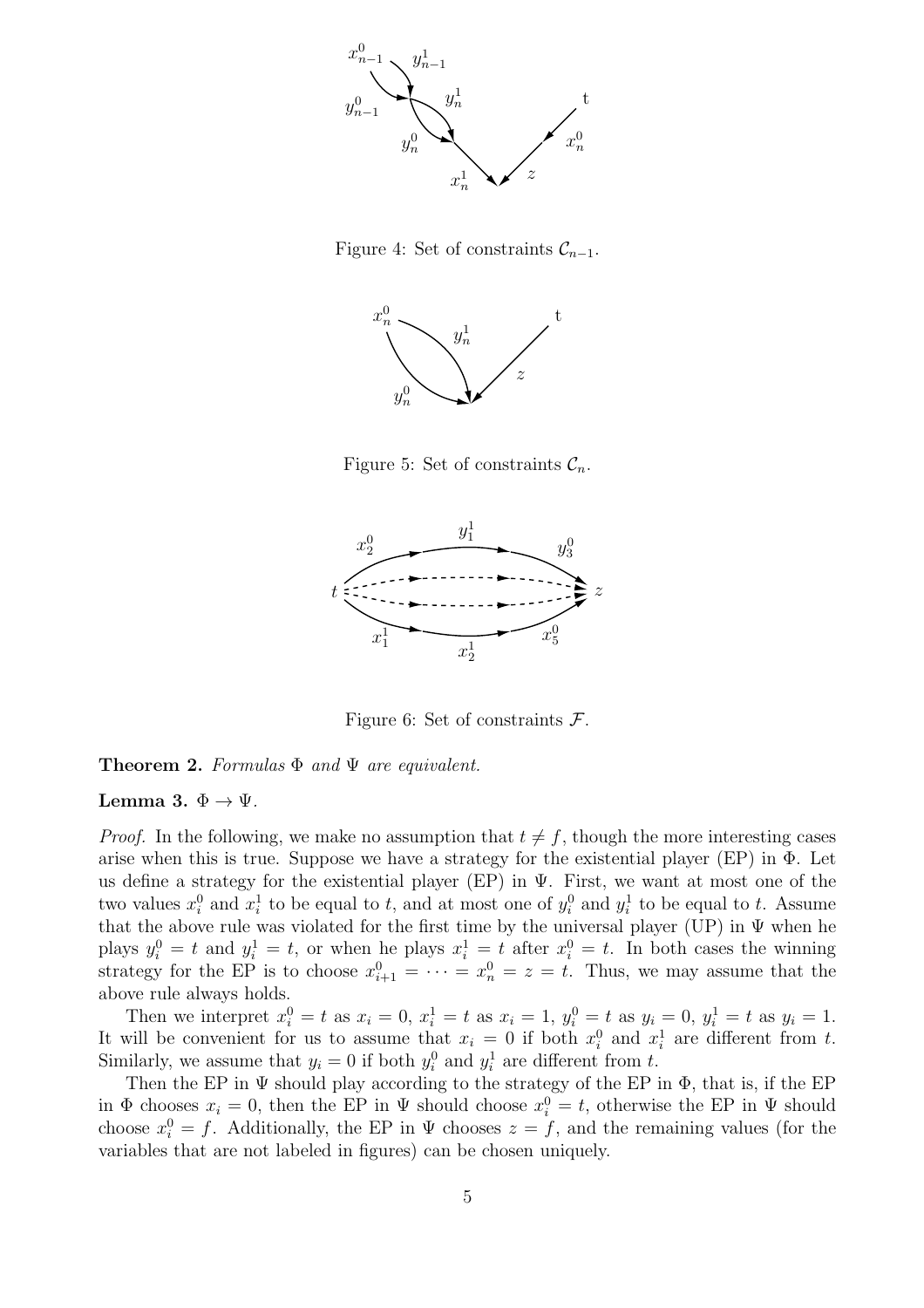It is not hard to see that the constraints in  $\mathcal F$  are equivalent to the 3-CNF part of  $\Phi$ . This is because at least one of the edge labels in the path must not be evaluated to  $t$ , which corresponds to one of the literals being true.  $\Box$ 

#### Lemma 4.  $\Psi \rightarrow \Phi$ .

*Proof.* Suppose we have a winning strategy for the EP in  $\Psi$ . To define a winning strategy for the EP in  $\Phi$ , we will show how the UP in  $\Psi$  should play and how moves of the EP in  $\Psi$ should be interpreted by the EP in  $\Phi$ . First, the UP in  $\Psi$  assigns two different values to t and f. If the EP plays  $x_i^0 = t$  then the EP in  $\Phi$  plays  $x_i = 0$ , if the EP plays  $x_i^0 \neq t$  then the EP in  $\Phi$  plays  $x_i = 1$ . Let us show how the UP in  $\Psi$  should play. Let d be the last value in the sequence  $f, x_1^0, x_2^0, \ldots, x_i^0$  different from t. He plays  $x_i^1 = d$  if  $x_i^0 = t$ , and  $x_i^1 = t$  if  $x_i^0 \neq t$ . He plays  $y_i^0 = t$  and  $y_i^1 = d$  if the UP in  $\Phi$  plays  $y_i = 0$ . He plays  $y_i^0 = d$  and  $y_i^1 = t$  if the UP in  $\Phi$  plays  $y_i = 1$ .

Let us show that if the EP in  $\Phi$  follows this strategy then all the constraints are satisfied. Let i be the maximal number such that  $x_i = 1$ , which means that  $x_i^0 \neq t$ . Put  $d = x_i^0$ . If  $x_i = 0$  for every i, then we put  $i = 0$  and  $d = f$ . Since  $x_{i+1} = \cdots = x_n = 0$ , we have  $x_{i+1}^0 = \cdots = x_n^0 = t$  and  $x_{i+1}^1 = \cdots = x_n^1 = d$ . Notice that for every  $i \in \{i, i+1, \ldots, n\}$ exactly one of the two variables  $y_i^0$  and  $y_i^1$  is equal to d. Hence, the constraints from  $\mathcal{C}_i$  imply  $z \neq t$ . Then the constraints from F imply that the 3-CNF part holds, since, for each path from  $z$  to  $t$ , at least one of the edge labels must not be evaluated as  $t$ . For instance, the path  $x_2^0 - y_1^1 - y_3^0$  in Figure [6](#page-4-2) implies that at least one of the variables  $x_2^0, y_1^1, y_3^0$  does not equal t, which means that  $x_2 = 1$ ,  $y_1 = 0$ , or  $y_3 = 1$  and the constraint  $(x_2 \vee \overline{y}_1 \vee y_3)$  holds.  $\Box$ 

<span id="page-5-6"></span>**Corollary 5.**  $QCSP(N; x = y \rightarrow y = z)$  is PSpace-complete.

Let us remark that an alternative construction of  $\Psi$  has t and f quantified existentially (still outermost) but adds the new constraint  $t \neq f$  (note that disequality  $x \neq y$  can be defined over I by  $\forall z \ I(x,y,z)$ .

## <span id="page-5-1"></span>References

- [1] BARTO, L., KOMPATSCHER, M., OLSÁK, M., PHAM, T. V., AND PINSKER, M. The equivalence of two dichotomy conjectures for infinite domain constraint satisfaction problems. In 32nd Annual ACM/IEEE Symposium on Logic in Computer Science, LICS 2017, Reykjavik, Iceland, June 20-23, 2017 (2017), IEEE Computer Society, pp. 1–12.
- <span id="page-5-2"></span>[2] Barto, L., and Pinsker, M. Topology is irrelevant (in a dichotomy conjecture for infinite domain constraint satisfaction problems). SIAM J. Comput. 49, 2 (2020), 365– 393.
- <span id="page-5-4"></span>[3] BODIRSKY, M., AND CHEN, H. Quantified equality constraints. In 22nd IEEE Symposium on Logic in Computer Science (LICS 2007), 10-12 July 2007, Wroclaw, Poland, Proceedings (2007), IEEE Computer Society, pp. 203–212.
- <span id="page-5-5"></span>[4] BODIRSKY, M., AND CHEN, H. Quantified equality constraints. SIAM J. Comput. 39, 8 (2010), 3682–3699.
- <span id="page-5-3"></span>[5] BODIRSKY, M., AND KARA, J. The complexity of equality constraint languages. Theory Comput. Syst. 43, 2 (2008), 136–158.
- <span id="page-5-0"></span>[6] BODIRSKY, M., AND KÁRA, J. The complexity of temporal constraint satisfaction problems. J. ACM 57, 2 (2010), 9:1–9:41.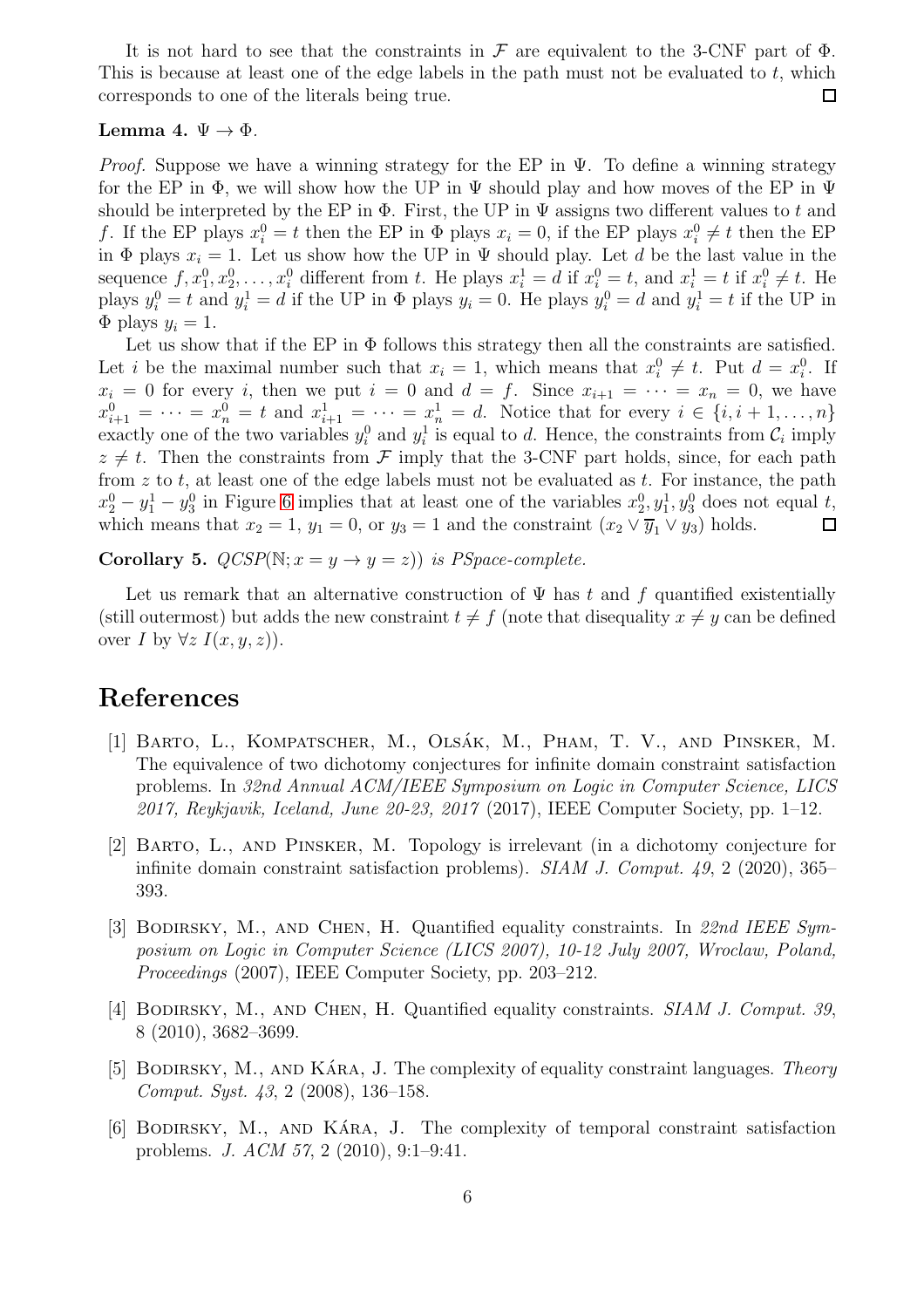- <span id="page-6-5"></span><span id="page-6-4"></span>[7] BODIRSKY, M., MARTIN, B., AND MOTTET, A. Discrete temporal constraint satisfaction problems. J. ACM 65, 2 (2018), 9:1–9:41.
- <span id="page-6-6"></span>[8] BODIRSKY, M., AND MOTTET, A. A dichotomy for first-order reducts of unary structures. Log. Methods Comput. Sci. 14, 2 (2018).
- <span id="page-6-0"></span>[9] Bodirsky, M., and Pinsker, M. Schaefer's theorem for graphs. J. ACM 62, 3 (2015), 19:1–19:52.
- <span id="page-6-1"></span>[10] BULATOV, A. A. A dichotomy theorem for nonuniform CSPs. In 2017 IEEE 58th Annual Symposium on Foundations of Computer Science (FOCS) (2017), pp. 319–330.
- <span id="page-6-9"></span>[11] BULATOV, A. A. A dichotomy theorem for nonuniform csps.  $CORR$  abs/1703.03021 (2017).
- [12] Charatonik, W., and Wrona, M. Quantified positive temporal constraints. In Computer Science Logic, 22nd International Workshop, CSL 2008, 17th Annual Conference of the EACSL, Bertinoro, Italy, September 16-19, 2008. Proceedings (2008), M. Kaminski and S. Martini, Eds., vol. 5213 of Lecture Notes in Computer Science, Springer, pp. 94– 108.
- <span id="page-6-8"></span>[13] CHARATONIK, W., AND WRONA, M. Tractable quantified constraint satisfaction problems over positive temporal templates. In Logic for Programming, Artificial Intelligence, and Reasoning, 15th International Conference, LPAR 2008, Doha, Qatar, November 22- 27, 2008. Proceedings (2008), I. Cervesato, H. Veith, and A. Voronkov, Eds., vol. 5330 of Lecture Notes in Computer Science, Springer, pp. 543–557.
- <span id="page-6-12"></span>[14] Chen, H. Three concrete complexity questions about constraints, in search of theories. Invited talk at Arbeitstagung Allgemeine Algebra (Workshop on General Algebra), AAA98, Dresden, Germany, July 2019.
- <span id="page-6-10"></span>[15] Chen, H., and Wrona, M. Guarded ord-horn: A tractable fragment of quantified constraint satisfaction. In 19th International Symposium on Temporal Representation and Reasoning, TIME 2012, Leicester, United Kingdom, September 12-14, 2012 (2012), B. C. Moszkowski, M. Reynolds, and P. Terenziani, Eds., IEEE Computer Society, pp. 99–106.
- <span id="page-6-13"></span><span id="page-6-7"></span>[16] HODGES, W. *Model Theory*. Encyclopedia of Mathematics and its Applications. Cambridge University Press, 1993.
- [17] KROKHIN, A. A., JEAVONS, P., AND JONSSON, P. Reasoning about temporal relations: The tractable subalgebras of allen's interval algebra. J. ACM 50, 5 (2003), 591–640.
- <span id="page-6-11"></span>[18] Wrona, M. Tractability frontier for dually-closed ord-horn quantified constraint satisfaction problems. In Mathematical Foundations of Computer Science 2014 - 39th International Symposium, MFCS 2014, Budapest, Hungary, August 25-29, 2014. Proceedings, Part I (2014), E. Csuhaj-Varjú, M. Dietzfelbinger, and Z. Ésik, Eds., vol. 8634 of Lecture Notes in Computer Science, Springer, pp. 535–546.
- <span id="page-6-2"></span>[19] Zhuk, D. A proof of CSP dichotomy conjecture. In 2017 IEEE 58th Annual Symposium on Foundations of Computer Science (FOCS) (Oct 2017), pp. 331–342.
- <span id="page-6-3"></span>[20] ZHUK, D. A proof of the CSP dichotomy conjecture. *J. ACM 67*, 5 (2020), 30:1–30:78.